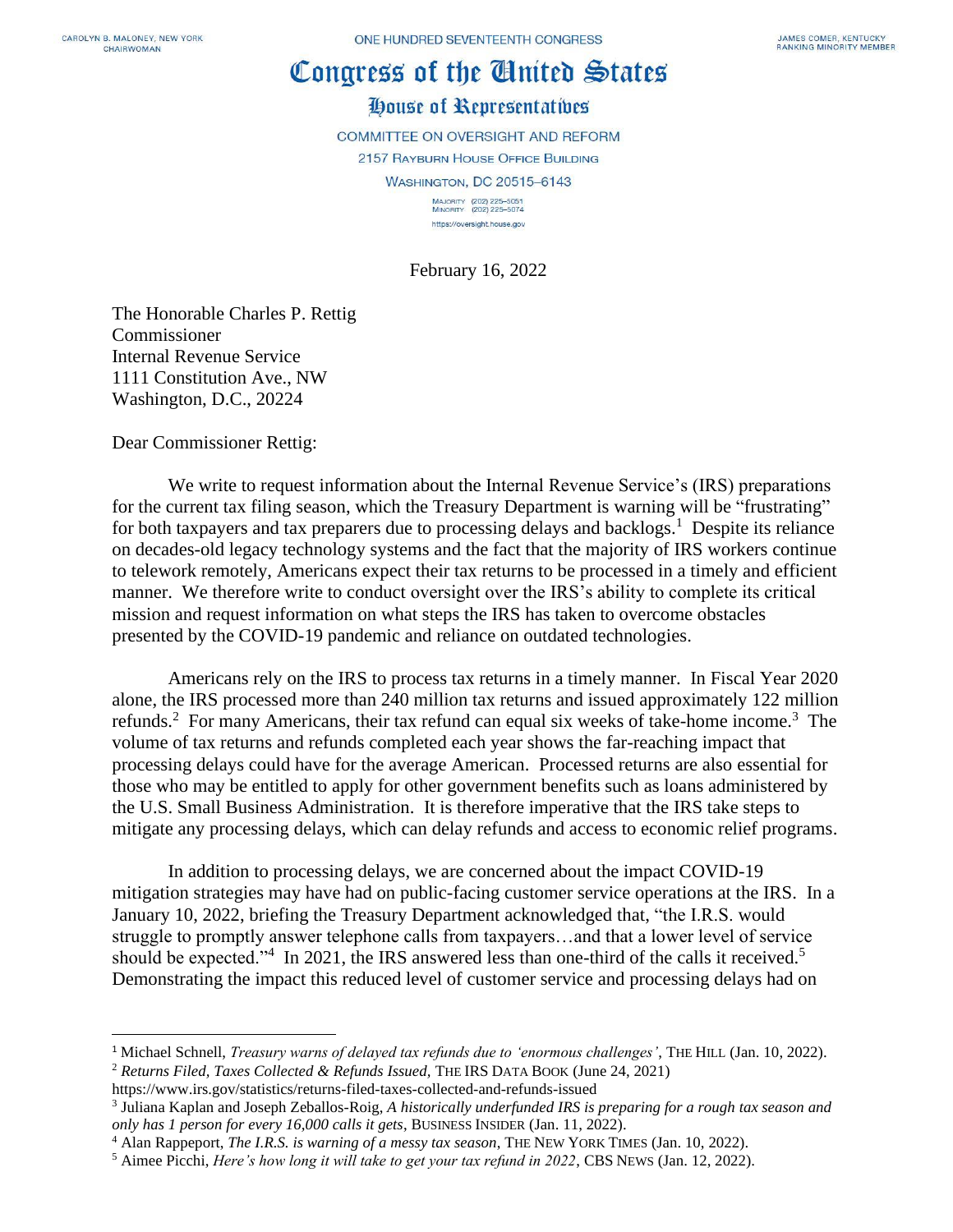Commissioner Rettig Page 2 of 5 February 16, 2022

the public, Americans visited the IRS's "Where's My Refund?" page 632 million times in 2021, a dramatic increase from the 369 million times recorded in 2019.<sup>6</sup>

Compounding the potential for processing delays and poor service is the fact that the IRS is beginning the year with a larger backlog than normal.<sup>7</sup> Currently, the IRS has more than 8.5 million pieces of backlogged work; in a typical year, the IRS has about one million pieces of backlogged work.<sup>8</sup> The slow processing of tax returns and refunds is a troubling development over the last few years, with 2019 tax returns not fully cleared until June  $2021$ . Furthermore, in June 2021, an independent watchdog reported that the IRS ended the 2020 filing season with more than 35 million individual and business tax returns *not* processed, a fourfold increase from 2019.<sup>10</sup> Recognizing the potential for even more delays, the IRS is encouraging taxpayers to file their returns electronically and opt for direct deposits to speed processing.<sup>11</sup>

These backlogs may be partly attributable to the fact that the IRS relies on a legacy software system built in the 1960s, the Individual Master File, and has struggled to modernize that system in a timely manner.<sup>12</sup> The IRS has not acquired modern scanning technology and too often relies on employees to manually open mail and enter information into its system.<sup>13</sup> The IRS also shut down many of its offices and posts of duty in response to the COVID-19 pandemic, and the majority of IRS workers continue to work remotely.<sup>14</sup> As we have seen at other agencies such as the National Personnel Records Center, we are concerned that COVID-19 related telework policies for IRS workers may have compounded these delays and backlogs, and contribute to reduced levels of public-facing customer service overall.

To assist Committee Republicans in conducting oversight of the IRS's efforts to timely process tax returns and provide adequate levels of customer service, please provide the following relevant documents and information no later than March 2, 2022:

- 1. An explanation of the steps the IRS is taking to facilitate the smooth filing and subsequent processing of tax returns;
- 2. A detailed explanation on how the IRS processes tax returns filed electronically as compared to its process for handling returns filed through the mail;
- 3. The average number of tax returns received by the IRS each day during tax season, disaggregated by returns filed electronically versus those filed in the mail;

<sup>6</sup> Jeff Stein, *Americans visited IRS refund website 632 million times last year as challenges swamp tax agency 'in crisis'*, THE WASH. POST (Jan. 12, 2022).

<sup>7</sup> Richard Rubin, *IRS Warns of Service Delays When 2021 Tax-Filing Season Opens on Jan. 24*, THE WALL STREET JOURNAL (Jan. 10, 2022).

<sup>8</sup> *Id.*

<sup>9</sup> Erin Doherty, *IRS "in crisis," government watchdog says*, AXIOS (Jan. 12, 2022).

<sup>10</sup> Schnell, *supra* note 1.

<sup>11</sup> News Release, Internal Revenue Service, 2022 tax filing season begins Jan. 24; IRS outlines refund timing and what to expect in advance of April 18 tax deadline (Jan. 10, 2022).

<sup>12</sup> Emily Peck, *Tax season nightmare ahead for understaffed IRS,* AXIOS (Jan. 20, 2022); Natalie Alms, *A 60-yearold IRS IT system won't finish modernizing until 2030*, FCW (Oct. 20, 2021). <sup>13</sup> *Id.*

<sup>&</sup>lt;sup>14</sup> Information provided by the Treasury Inspector General for Tax Administration to congressional requestors (Feb. 4, 2022), *on file with committee staff*.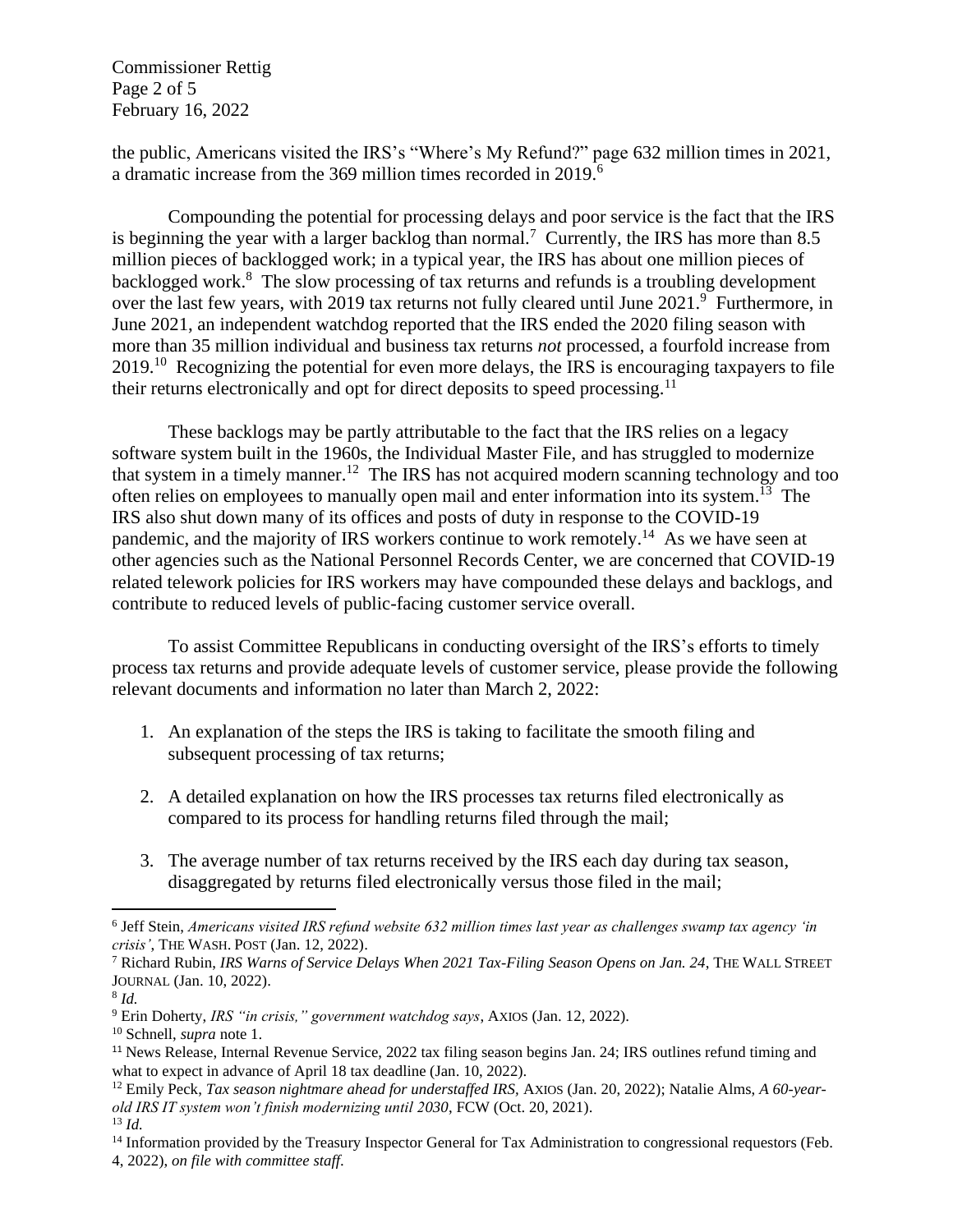Commissioner Rettig Page 3 of 5 February 16, 2022

- 4. The number of individuals the IRS currently employs, how many of those employees are dedicated to processing returns, and the percentage of those employees who are currently working in the office versus remote teleworking;
- 5. Any assessment by the IRS on how remote telework impacts the ability of IRS employees to perform mission critical functions such as processing returns;
- 6. The number of IRS employees currently dedicated to performing public-facing customer service functions, and any plans by the IRS to utilize additional staff or technology solutions to answer phones or provide public-facing customer service;
- 7. An explanation of efforts being undertaken by the IRS to modernize the legacy Individual Master File system, including the timeline for completion of modernization efforts;

In addition, please make arrangements to schedule a staff-level briefing no later than February 23, 2022, on the IRS's preparations for the federal tax filing season and how the IRS intends to timely process its workload utilizing existing available resources. To schedule the briefing or ask any follow-up or related questions, please contact the Committee on Oversight and Reform Republican staff at (202) 225-5074.

The Committee on Oversight and Reform is the principal oversight committee of the U.S. House of Representatives and has broad authority to investigate "any matter" at "any time" under House Rule X. Thank you in advance for cooperating with this inquiry.

Sincerely,

 $\lambda$ uner Comer

James Comer Jody Hice Ranking Member Ranking Member Committee on Oversight and Reform Subcommittee on Government

 $\mu$ lem shothman

Glenn S. Grothman Michael Cloud Ranking Member Ranking Member Subcommittee on National Security Subcommittee on Economic and

**Operations** 

Consumer Policy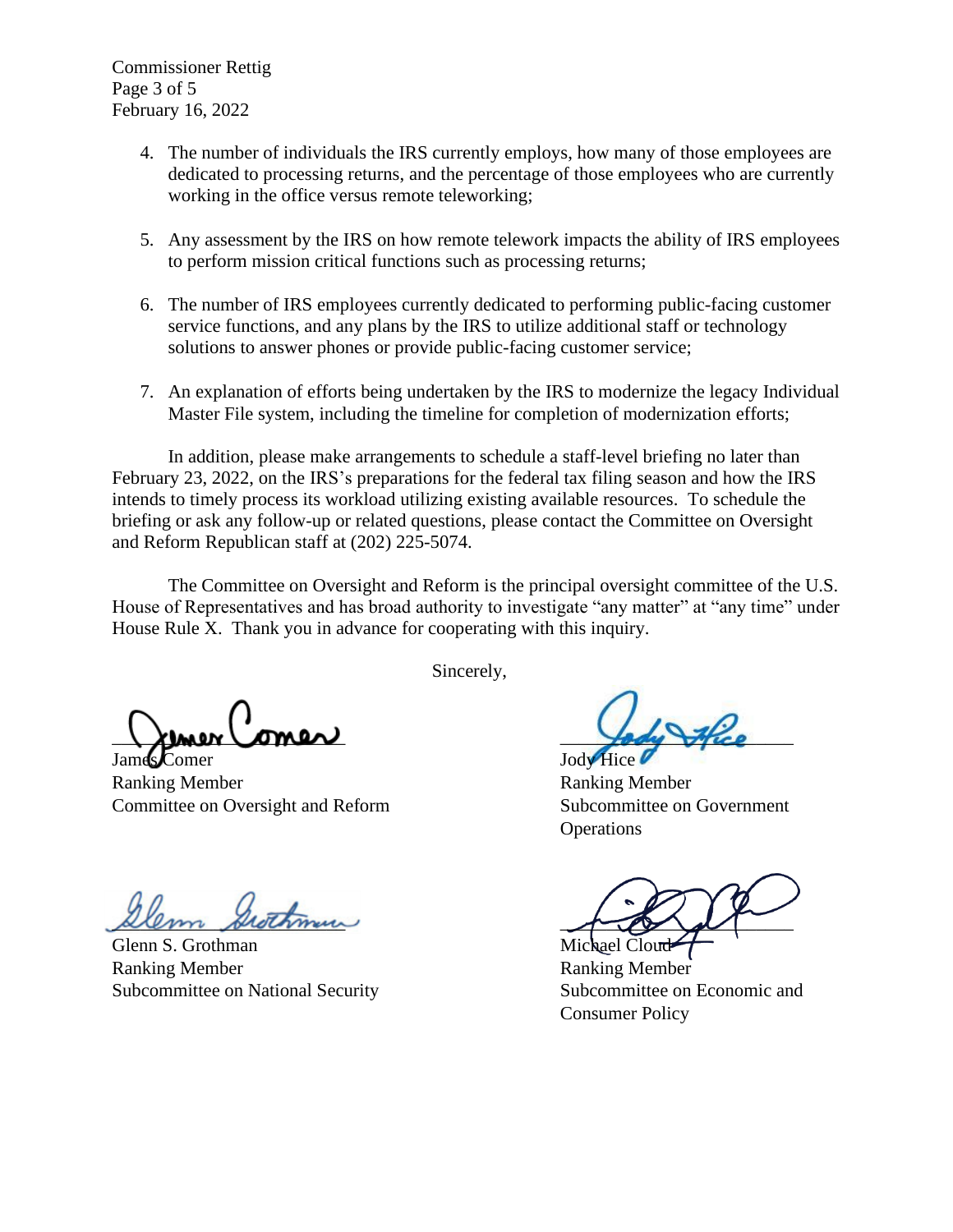Commissioner Rettig Page 4 of 5 February 16, 2022

Ralph Norman

Ranking Member<br>Subcommittee on Environment<br>Subcommittee on the Subcommittee on the Subcommittee on the Subcommittee on the Subcommittee on the Subcommittee on the Subcommittee on the Subcommittee on the Subcommittee on the

Bob Gibbs Clay Higgins

Member of Congress Member of Congress

 $\tau_{\text{max}}$  assure  $\tau_{\text{max}}$ Fred Keller

Member of Congress Member of Congress

C. Keott Framble:

Member of Congress

 $\mathcal{L}$ 

Byron Donalds Member of Congress

 $\frac{1}{N}$  Mary Mere

Subcommittee on Civil Rights and Civil Liberties

 $M_{M_{M1}a}$  (OXX)

Jim Jordan / Virginia A. Foxx Member of Congress Member of Congress

 $\sqrt{2}$ 

Member of Congress Member of Congress

Andrew S. Clyde Andrew S. Clyde

Jake LaTurner Member of Congress Member of Congress

 $\bigcup_{\mathcal{U}}\bigcup_{\mathcal{U}}\bigcup_{\mathcal{U}}\bigcup_{\mathcal{U}}\bigcup_{\mathcal{U}}\bigcap_{\mathcal{U}}\bigcup_{\mathcal{U}}\bigcup_{\mathcal{U}}\bigcup_{\mathcal{U}}\bigcup_{\mathcal{U}}\bigcup_{\mathcal{U}}\bigcup_{\mathcal{U}}\bigcup_{\mathcal{U}}\bigcup_{\mathcal{U}}\bigcup_{\mathcal{U}}\bigcup_{\mathcal{U}}\bigcup_{\mathcal{U}}\bigcup_{\mathcal{U}}\bigcup_{\mathcal{U}}\bigcup_{\mathcal{U}}\bigcup_{\mathcal{U}}\bigcup_{\mathcal{U}}$ 

Pat Fallon Yvette Herrell<br>Member of Congress Member of Congress